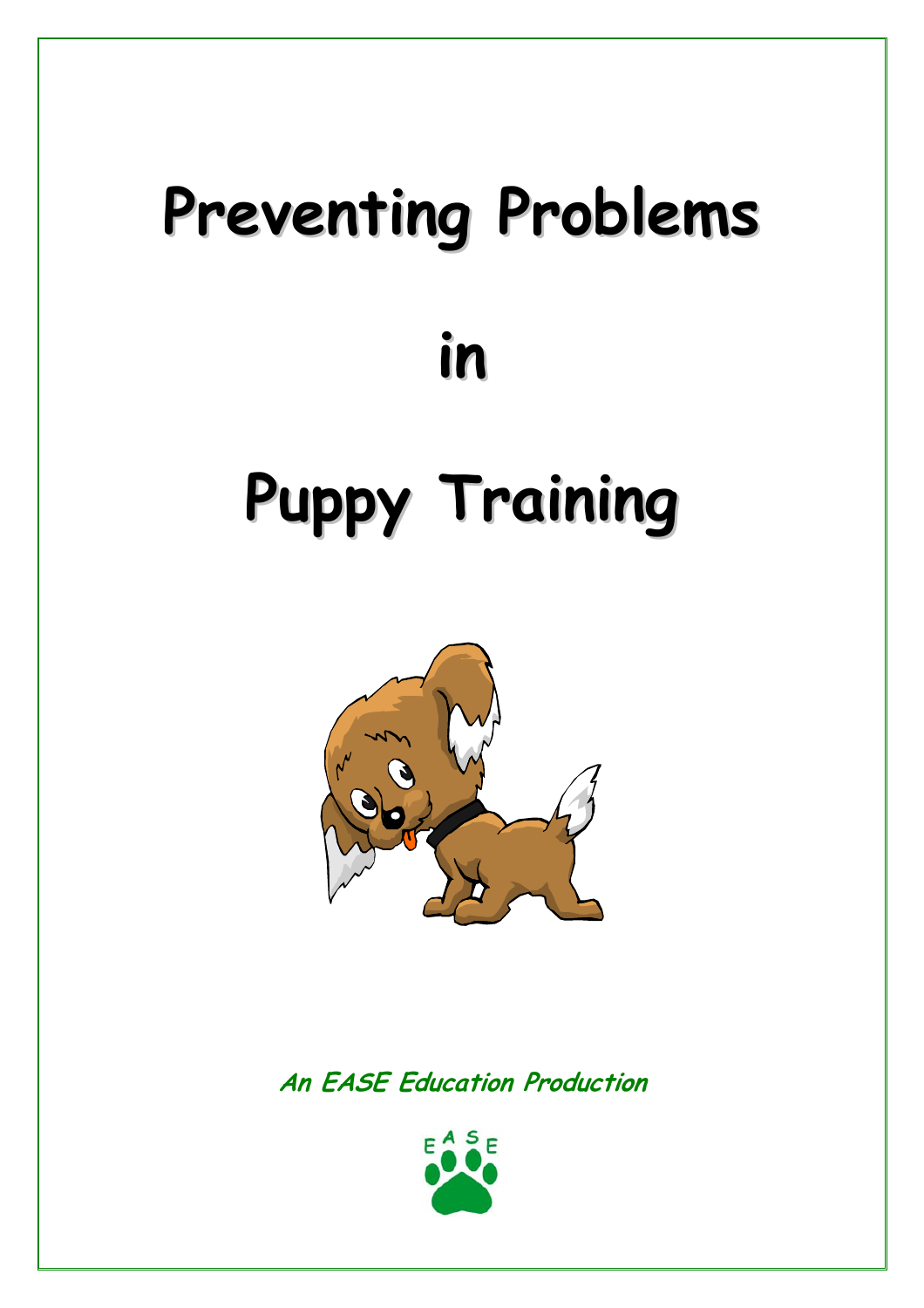

**© Angela Garner 2005.** All rights reserved. No part of this publication may be reproduced, stored in a retrieval system, or transmitted in any form, or by any means - electronic, mechanical, photocopying, laser, recording or otherwise – without the prior written permission of the copyright owner.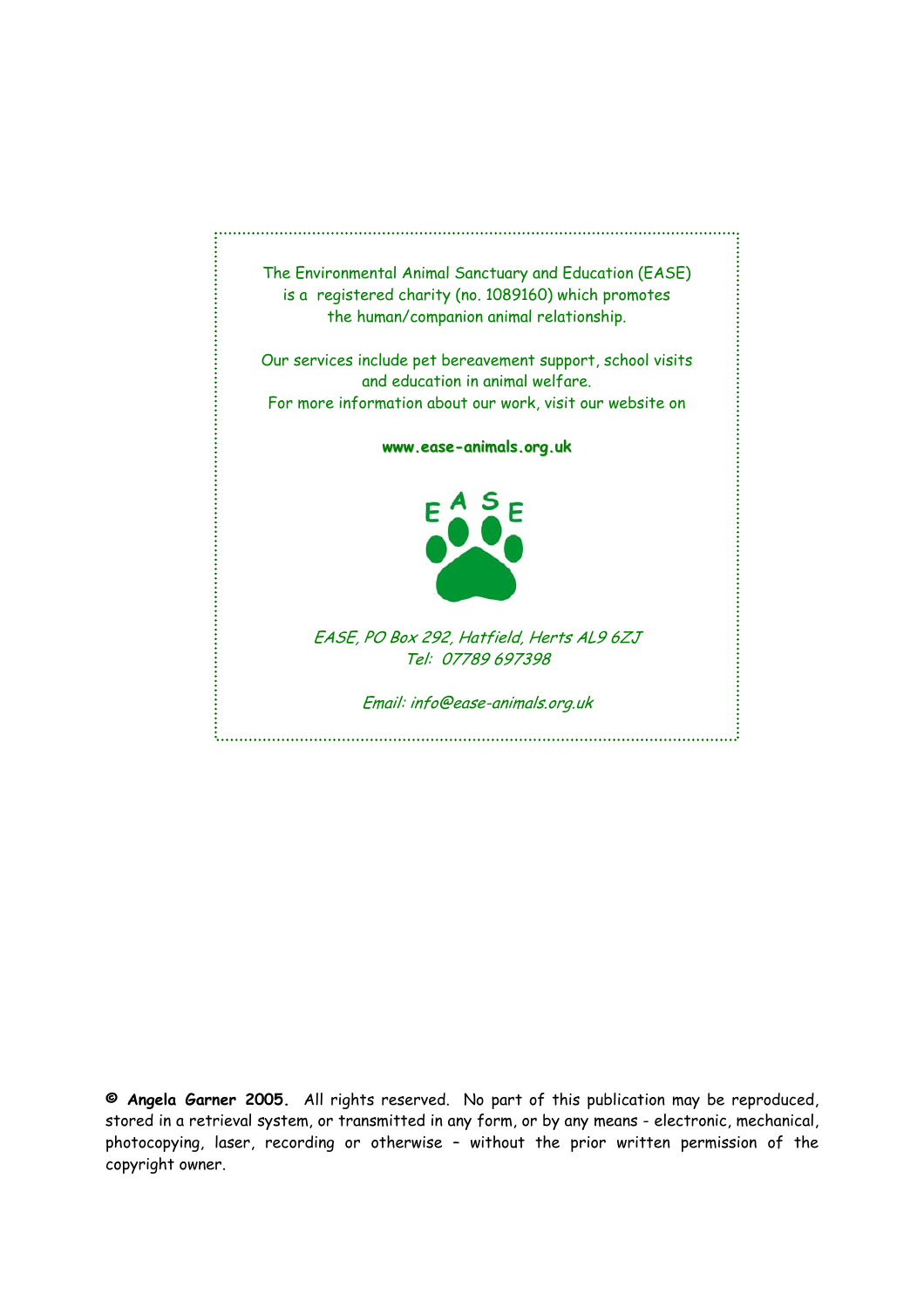## INTRODUCTION

#### **"Prevention is better than cure"**

This is very true where puppy training is concerned as during the first 18 weeks of life your puppy needs to learn and positively experience many things to enable him to live happily within your family. His



mother will have taught him everything she could in the first 7 to 8 weeks of life when he was under her care, but now it is up to you. If your puppy came from a breeder hopefully they carefully introduced the puppy to lots of everyday sights, sounds and experiences, and you will need to continue this 'socialisation'. You now face a marvellous opportunity and challenge to help your puppy grow up into a happy well adjusted dog.

This leaflet is written to help you avoid some of the potential problems that can easily develop in training and behaviour. Because dogs are so adaptable and versatile - not only providing wonderful companionship for people but also offering the willingness and ability to act as guides, guards, herders and many more services - it is easy to forget how different they are from us. However, they see the world through canine eyes; and behaviour that is totally natural and acceptable for dogs can be viewed as quite abhorrent or annoying by their owners.

So we do need to gently teach them how to behave in our households and outside, otherwise they will never recognise the boundaries of acceptable behaviour into which we expect them to fit. Puppies are particularly willing and easy to train, but in order to do this let's look at how puppies learn and consider some basic essential guidelines in dog training.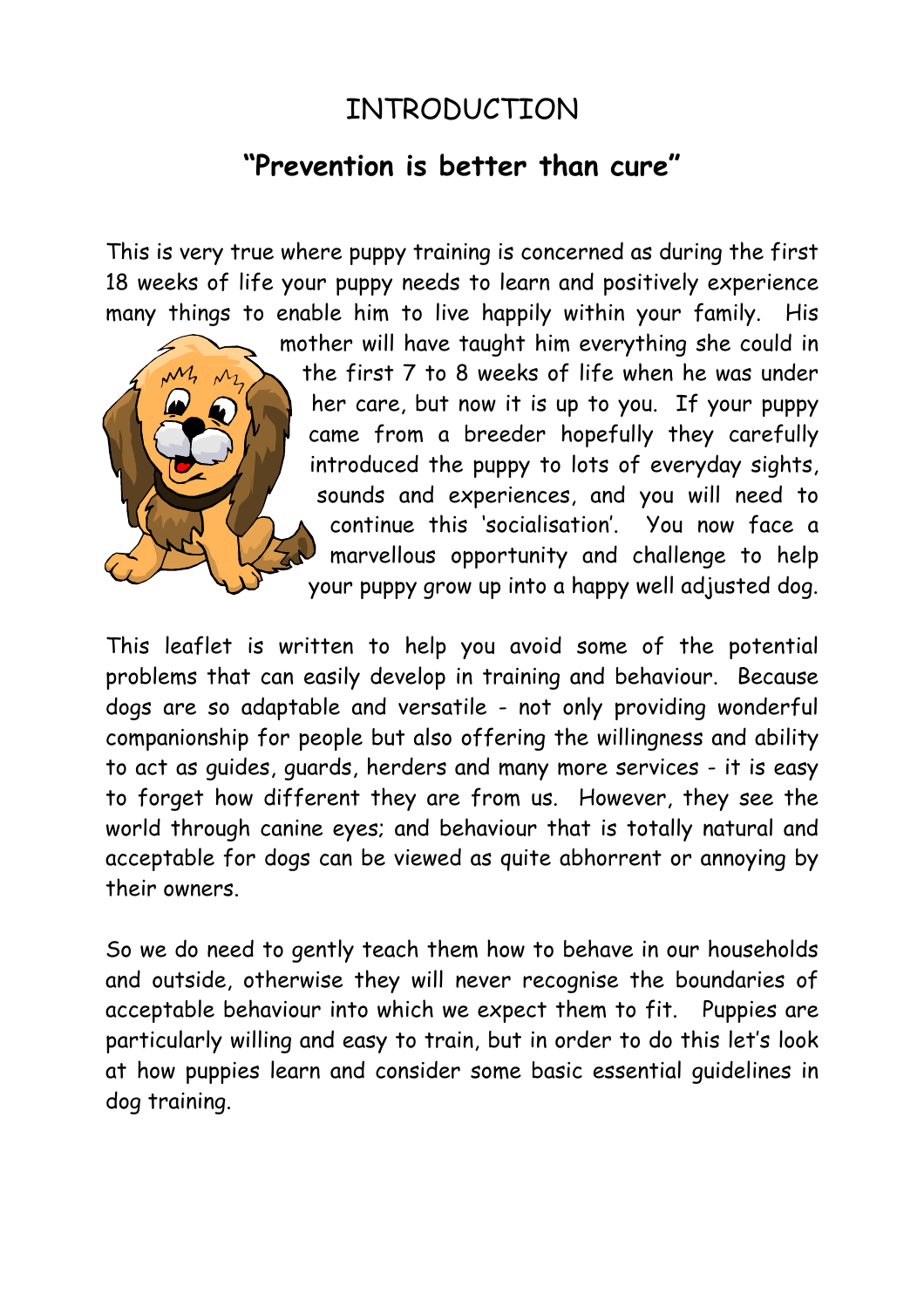#### **Basic training guidelines**

- Training needs to be fun for the puppy and for you.
- **All experiences need to be pleasant and positive.** Bad experiences can scar the puppy for life causing indelible fears that are sometimes impossible to overcome.
- Playing is a very important part of the puppy's devel opment as it not only increases dexterity, strengthens muscles and increases social skills, but it also helps the puppy's brain to develop to full potential.
- **So Find out what your puppy really loves so that** this can be used as a reward. Does he love playing with squeaky toys, or does he like small g ood behaviour? treats? What is the best prize you can offer for  $\epsilon$
- Always remember to give praise too puppies need to know when they are doing well to help build their confiden ce.
- All desirable behaviour needs to be rewarded with warm praise and tiny treats **immediately**. This will reinforce in the puppy's mind that a particular response makes something good happen, and therefore it is likely to be repeated as he will want to get more of the nice things.
- **Later on, when your puppy is responding promptly to each cue,** you will need to gradually reduce the rewards by making them intermittent before phasing them out.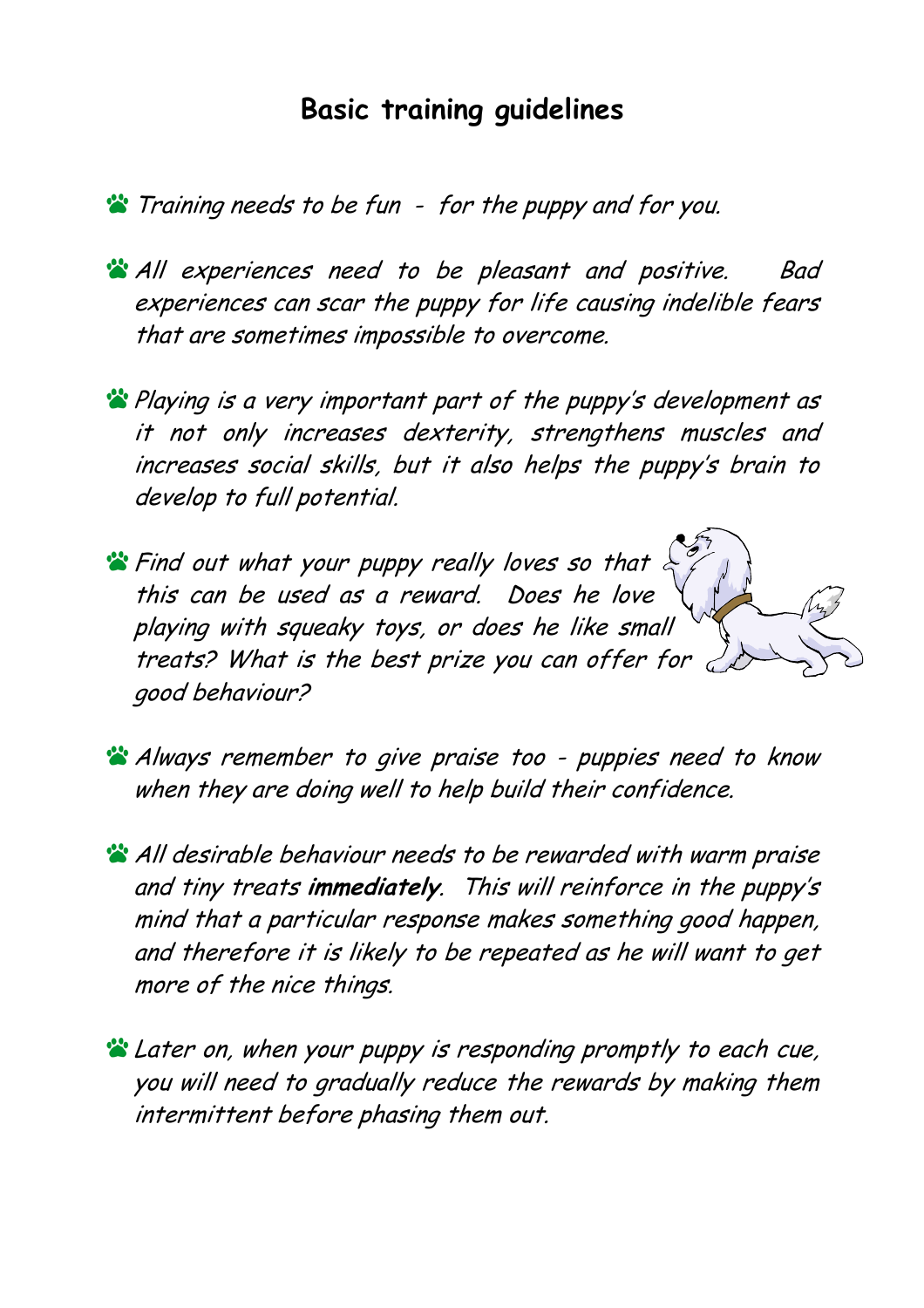All unwanted behaviour should be completely ignored and the puppy will soon notice it doesn't bring any reward and realise that it's no t worth doing. ('Ignoring' means not even l ooking at the pup but turning away and making no sound.)



- Puppies should never be punished it will frighten them and could hurt them. They can learn that a sharp "No!" means 'not acceptable', but you have to say it **at the point** for it to make any sense to the puppy. Never shout at or hurt your puppy in any way, even if you feel angry, otherwise you could seriously harm him and cause great fear. Shouting or telling off <sup>a</sup> dog even <sup>a</sup> couple of minutes after the ev ent will have no effect anyway as he won't associate your reaction with his previous behaviour. By shouting you may even inadvertently reward the puppy who thinks you are joining in the fun!
- Only spend a few minutes at a time training your puppy, as any longer could tire him out. Several short sessions a day works best.
- things) simple and short, and make sure that the same words are used by everyo ne for the same thing. Keep your cues (words you use to command your pup to do
- **Never forget that your puppy is very young and vulnerable and** will be missing his litter mates and mother until he gets used to you and your family.

With these in mind puppy training should be really enjoyable and fun.

And now we'll move on....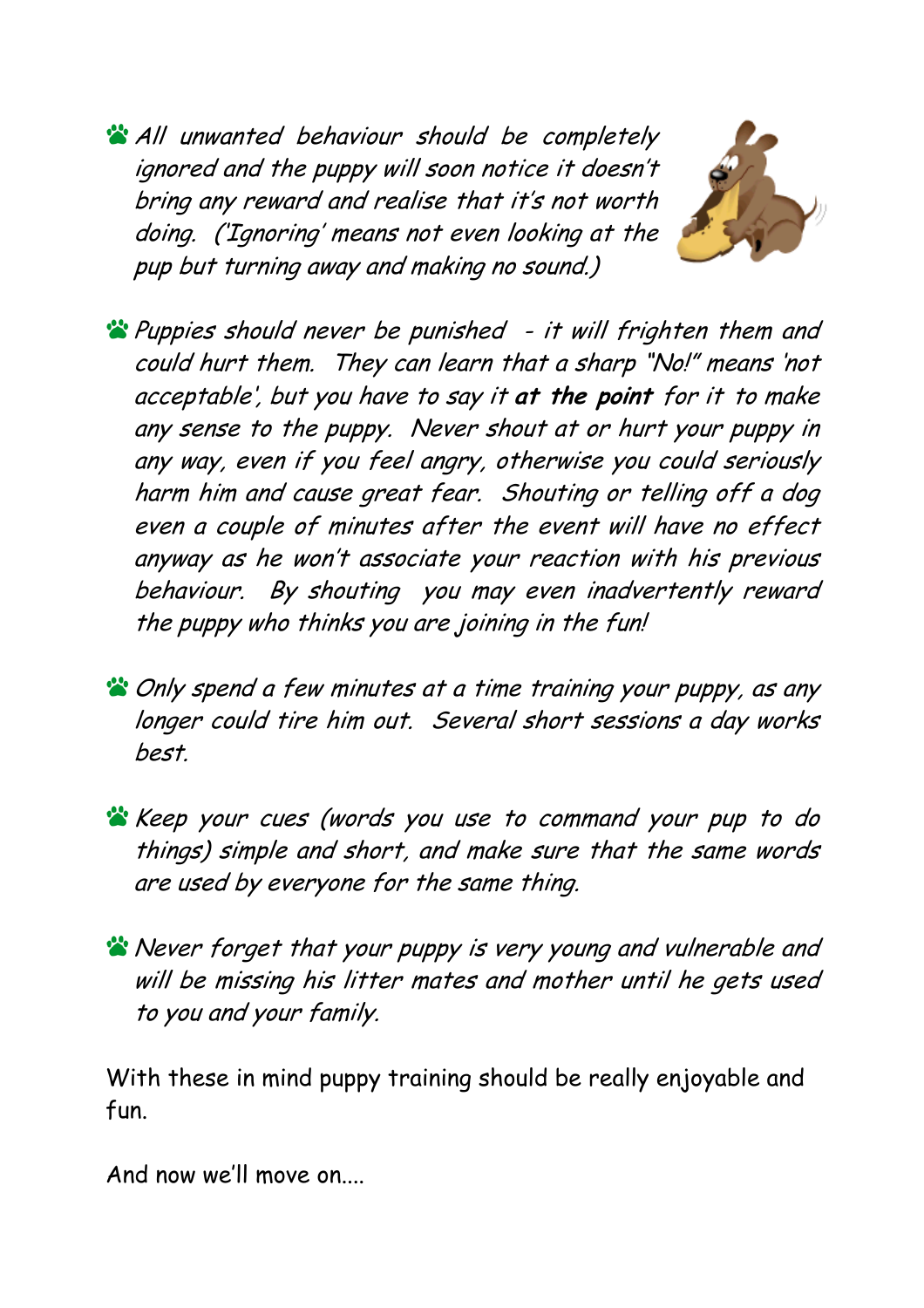## **Bite Inhibition**

It is vital that your dog learns about bite inhibition while he is still very young. Once he reaches about  $4\frac{1}{2}$  months of age the jaw will have developed enough strength to do real damage, and a full set of adult teeth will be replacing the small milk teeth. All dogs have the potential to bite, and in certain circumstances will do so. However, a dog who has been taught a good bite inhibition during puppyhood is unlikely to break the skin, whereas an adult dog without bite inhibition can be dangerous.

Young puppies will start to learn about bite inhibition whilst they are with their litter mates, as they play and fight together. When one puppy bites too hard the other puppy will yelp causing the biter to back off for a short while. This is important feedback - the biter learns that it was too hard and will re approach more gently. Should he not do so, he may well find that his littermates don't want to play with him for a while!

You need to continue this important feedback with your puppy by giving a short yelp every time he bites you in play, and temporarily turning away and completely ignoring him. After a minute of ignoring him, when he is calm, call him to you and continue playing but repeat the yelp and turning away each time he bites. The biting should get gentler. If the short yelp only serves to excite him, (and it does with some puppies) completely ignore him and turn away. Initially reward the more gentle mouthing with praise and continue playing. But when his mouth is consistently gentle you will need to reduce the amount of mouthing (non-teeth contact with skin) until he stops doing any sort of mouth-with-skin contact. The reason for this is that you will not want your fully grown dog to be mouthing anyone, especially children, as it will cause all sorts of problems, however benign you may think it is. To teach your puppy not to mouth you, each time he does it remove your hand whilst completely ignoring him and, without making a sound or looking at him, turn away and ignore him for a minute or two. Then call him to you and continue to play, but be sure to respond to any mouthing by ignoring him. With this method the play-biting and mouthing should stop. However, if you find your puppy persists in biting, as soon as teeth touch your skin, calmly, gently and quietly put the pup outside the room and close the door for a couple of minutes. This should teach him that biting means playing stops and he gets ignored.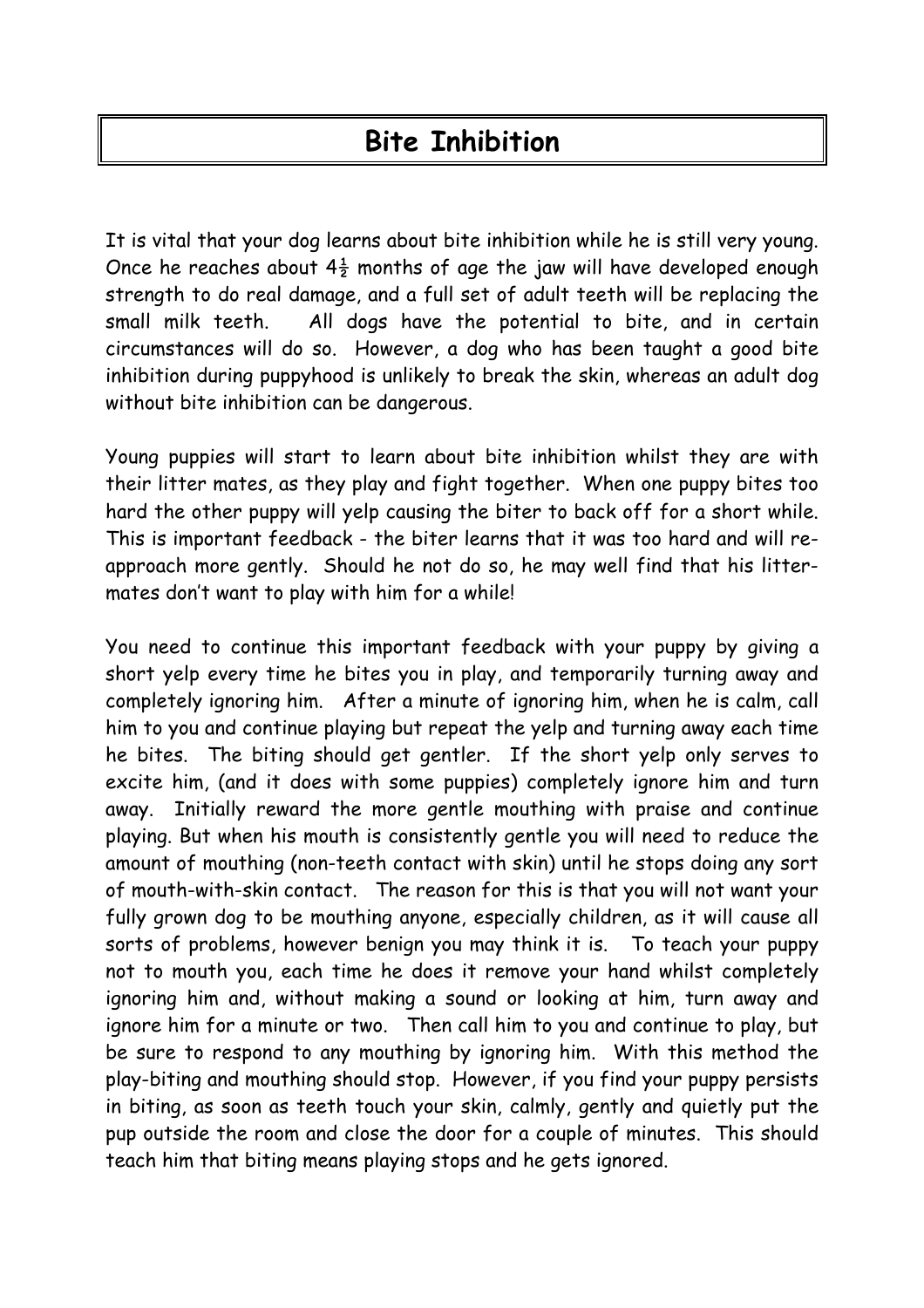#### **Home Alone**

Dogs are highly sociable animals, and therefore would not naturally choose to be alone. Your puppy needs to learn to settle down and to spend time on his own, and training for this is best started during early puppyhood. Without specific training your dog will most likely suffer stress when you leave the house even for short periods, which can manifest in all sorts of unwanted behaviour such as howling, chewing things, and messing indoors.

**Without a crate or indoor pen:** Several times a day leave your puppy on his own in a room (ensuring it's a safe environment) and close the door but only for a minute or two at first. Do not say anything as you do this even if your puppy whines and scratches at the door, which he most likely will. As soon as he is quiet, without delay, calmly and carefully open the door (he may be just By repeating this the other side) and praise him and give him a reward. regularly each day he will gradually get used to being on his own.

**With a crate or indoor pen:** If you have accustomed your puppy to settling down in an indoor pen or crate, then you can use this to train him by leaving him settled with his chewy toy (ideally a safe Kong-type chewy toy stuffed with food) for short periods. This can be done initially with you in sight, progressing to you being out of sight, and then to you being in a different room with the door closed.

As your puppy becomes used to a few minutes on his own you can gradually lengthen the time, always ensuring he is settled and has something to play



This way time alone will become a normal part of everyday life.  $\wedge$   $\wedge$   $\wedge$   $\wedge$  When you feel he is settled enough to stay in the house on his own, make sure he is settled and safe but do not fuss him in any way. Leave quietly without saying anything. When you return greet him warmly but calmly without making a big fuss. Should you find he has messed, or chewed your things do not

tell him off or show any anger, even though you may be annoyed. This will only undo all the previous training and double his anxiety. Instead, review his training and back-track a little and gradually build up his confidence again on spending time alone. Although this training takes a lot of time and patience, it is well worth the effort, and should prevent difficulties later on when you may need to leave your dog for a couple of hours or so at home alone.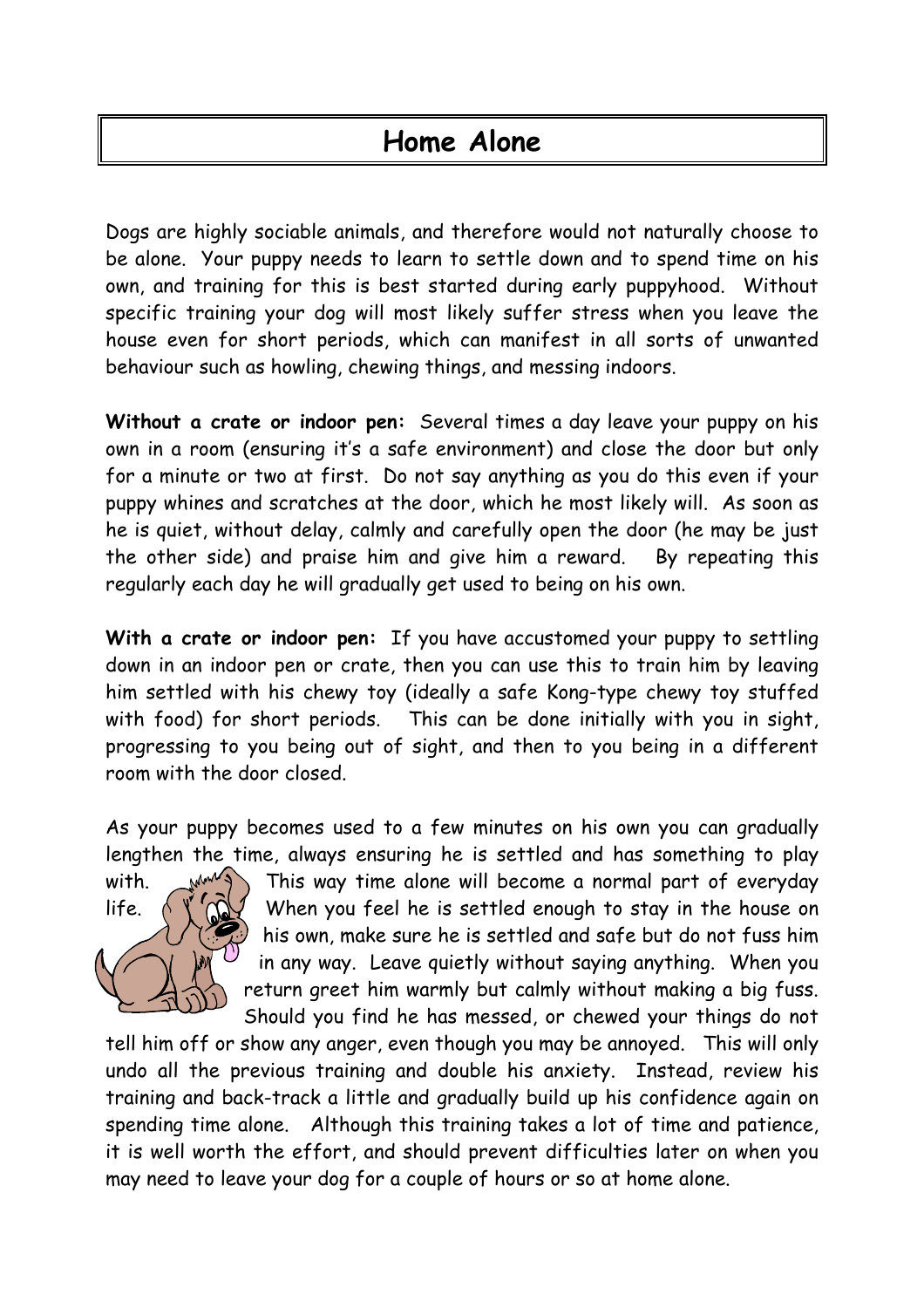## **Jumping up**

Puppies naturally jump up at their owners as they would have done this with their mother, greeting her and licking her face to see if she had any food for them. Although there is something very appealing about your cute little 8- week-old bundle jumping up at you, and it is natural to want to give him the affection he craves, it will not be appealing later on when he is fully grown and could potentially injure or annoy someone. So it is important to teach your puppy that jumping up brings no reward whereas standing calm, with all four feet on the floor, or sitting on cue, elicits a treat and affection.

Again you need to employ the basics of training - totally ignoring unwanted behaviour and rewarding wanted behaviour the moment it takes place. Each time your puppy jumps up at you, completely ignore him, without even looking at him or saying anything, fold your arms and turn away for a few seconds. He will probably try harder by jumping up more and more, but be consistent in ignoring this behaviour. As soon as he has all four feet back on the floor, warmly praise and reward him for doing so. Alternatively if your puppy has learnt to sit on cue, ask him to sit and immediately praise and reward. Either way your puppy will start to learn that jumping up brings nothing, not even a pat, whereas standing or sitting brings lots of affection and even a treat.

To ensure this training continues successfully, as with all lessons, you will need to get everyone to respond in exactly the same way as you. When the puppy is old enough to go out walking on a lead, there will be lots of people, especially children, who will want to say hello to him. You will need to ask them to ignore him until he is either sat calmly or standing still before they greet him. Likewise when visitors arrive at your home, ask them to do the same; it may be helpful to have some treats near the front door so that prompt rewards can be given easily.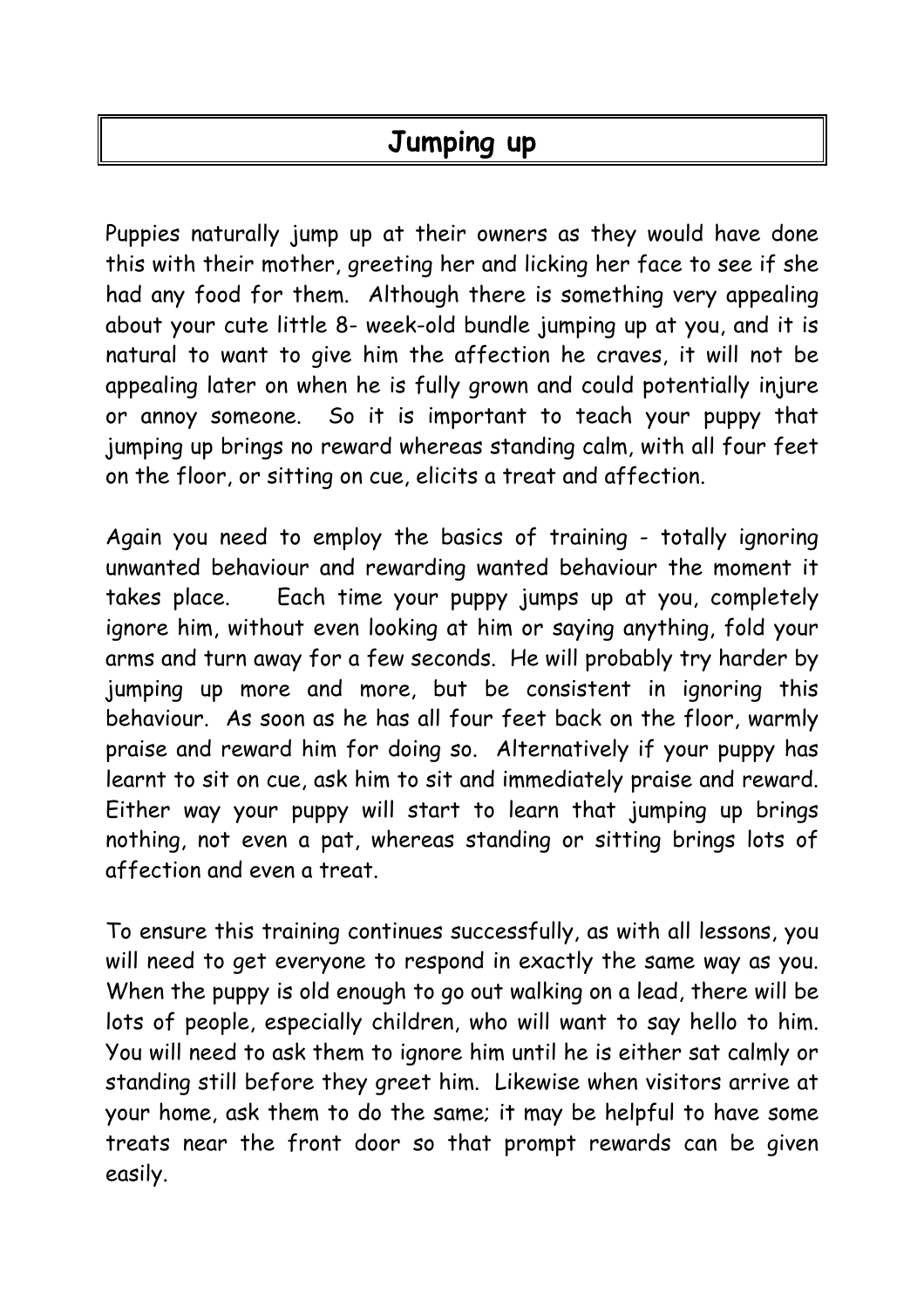## **Recall**

He will soon learn to recognise his name and will eagerly come to you when he is very young. Call his name and give the cue "Come" once, immediately praising and rewarding him as he does so. You can start this training as soon as he knows his name by calling him for meals, play sessions and all the things he enjoys. As he gets older and more confident, you may find that when he is outside he is more easily distracted by things such as interesting smells, other dogs and people, and he doesn't come when called so promptly. However, recall does need to be reliable so that he can be kept under your safe management when he is exercised off the lead. Teaching your puppy to come when called is another vital lesso

Unless you have access to a safely fenced outside public area you should keep your puppy on a long lead to practise recalls until you are confident that he will come when called. Always praise and reward him immediately he comes when called, so that he sees coming to you is a good thing.

Although he will try your patience by seemingly not hearing you at times, never show your anger or punish him when he finally does There will probably come as this would be counter-productive.

walk on without saying anything. When his recall has be times when you have to go and get him, but again do not show you are cross, just clip his lead on and become reliable outside, always keep an eye on him

and call him to you if you feel there may be a distracting problem ahead that way you will be able to keep him safe.

As with all training, when a behaviour is reliable rewards need to become intermittent and then given just on the odd occasion. However, praise can and should always be given for good behaviour, however young or old a dog is. Recall training takes a lot of work and can be challenging but it is well worth the effort during puppyhood as it will make walks thereafter a much safer and pleasanter experience for you and your dog.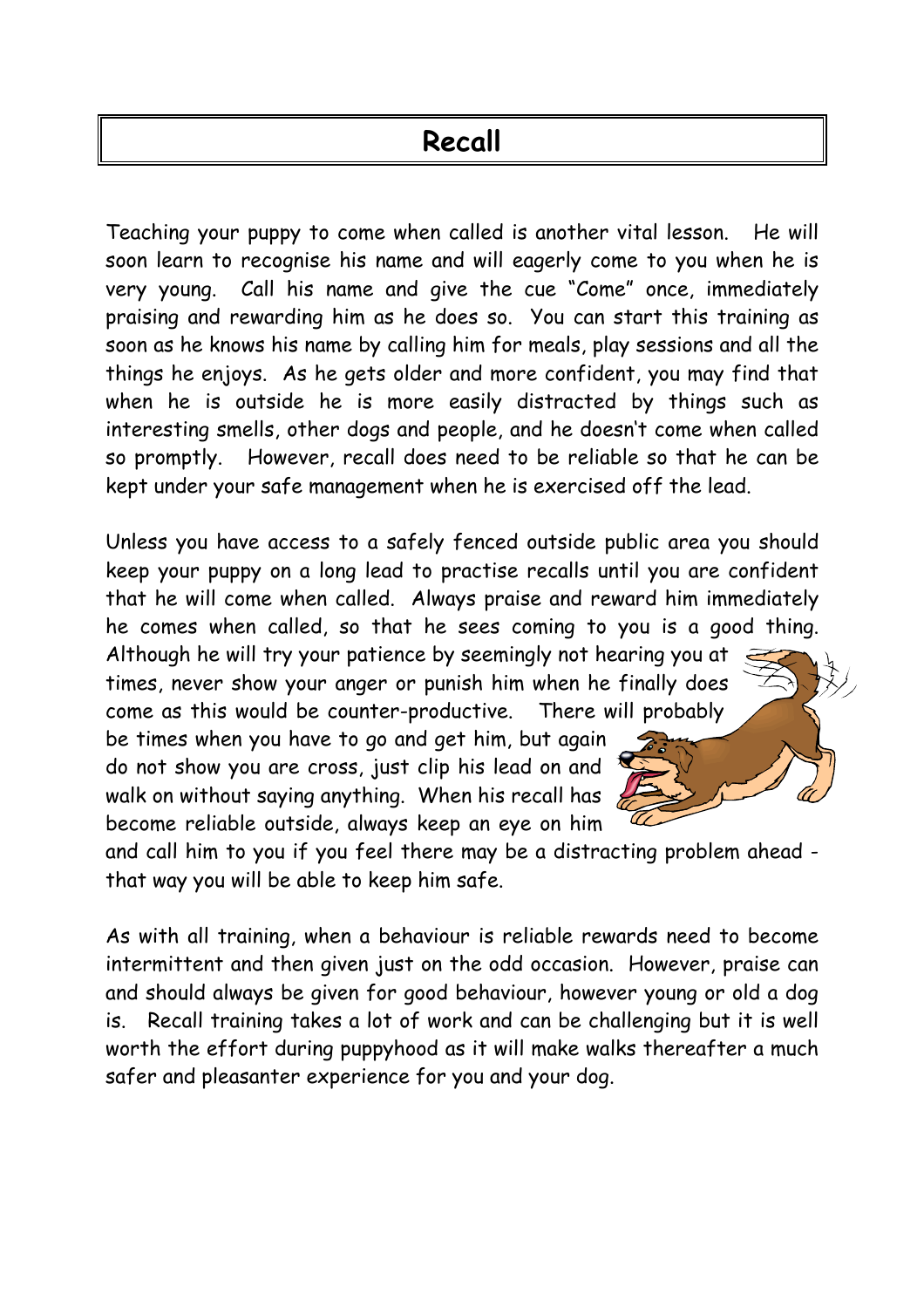## **Fearfulness**

A normal reaction for people when faced with a puppy who has been frightened is to try to offer reassurance and lots of cuddles. However, in canine eyes this only goes to confirm that indeed there is something to be frightened of, and the fearful behaviour is reinforced thereby making it more likely to occur again in the future!

apparently ignoring what has happened; and then stop and ask your puppy to do something easy, such as a sit, so that you can praise and reward him, thereby offering e fearful So instead of trying to reassure your pup, just move on, him something positive. reaction you send out a message saying "Look, it's no big deal", thereby minimising the event in your puppy's eyes. However, try to work out what has

frightened him so that you can broaden his socialisation programme to include that sort of experience in a controlled and positive way that does not cause fear.

As mentioned in the introduction, early socialisation - where your puppy is safely and carefully introduced to as many people, other animals, situations, sights and sounds as possible - will help him to grow up without being too easily spooked.

Once they have reached a certain age, at around 18 weeks, this particular window of wonderful learning opportunity closes, making socialisation much more difficult. Remember, a fearful dog is more likely to bite, or run off in a panic, and generally suffers more stress, so it is well worth the effort that goes into successful socialisation.